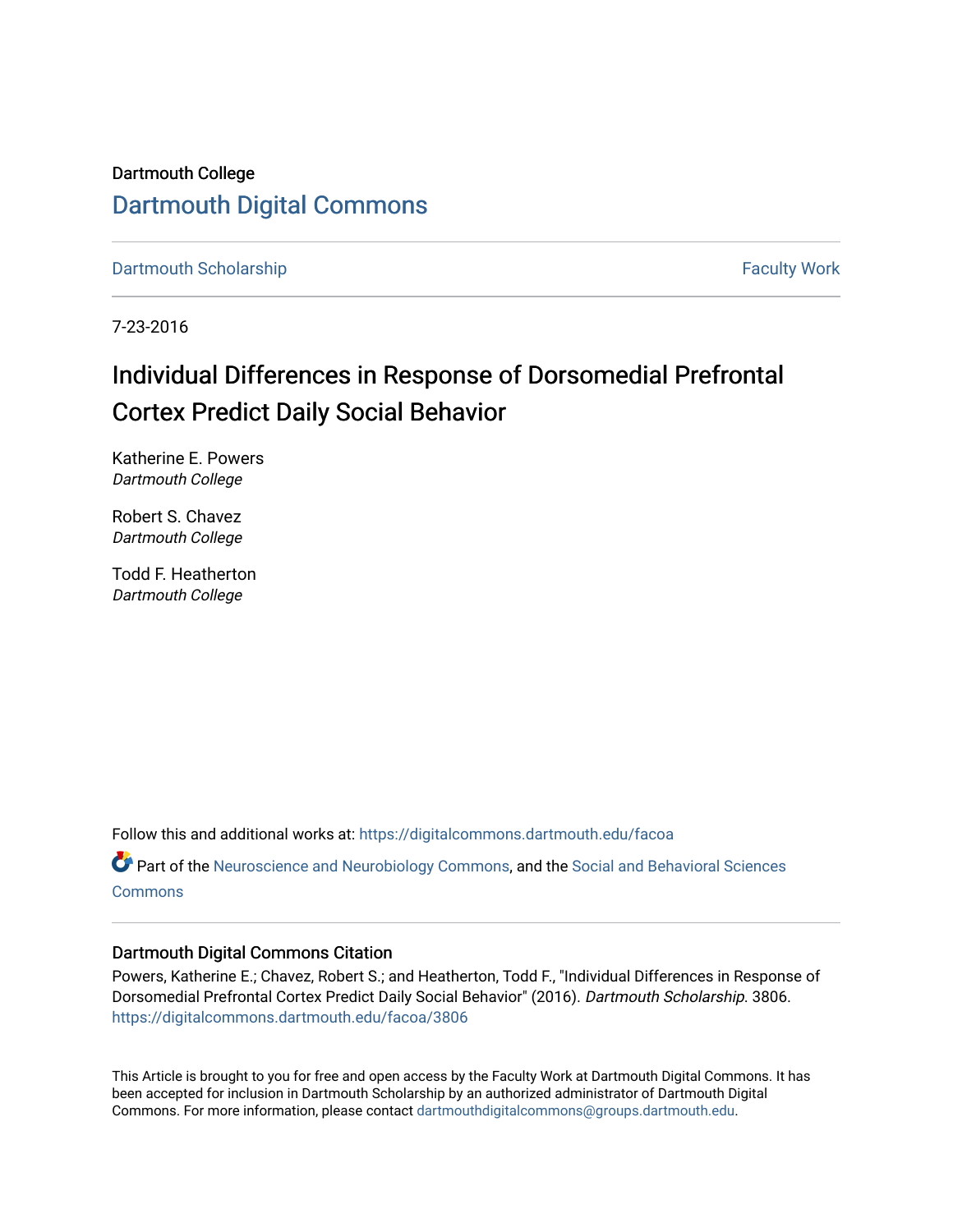doi: 10.1093/scan/nsv096 Advance Access Publication Date: 23 July 2015 Original Article

# Individual differences in response of dorsomedial prefrontal cortex predict daily social behavior

Katherine E. Powers,<sup>1,2</sup> Robert S. Chavez,<sup>1,3</sup> and Todd F. Heatherton<sup>1</sup>

 $^{\rm 1}$ Department of Psychological and Brain Sciences, Center for Cognitive Neuroscience, Dartmouth College, Hanover, NH, USA, <sup>2</sup>Department of Psychology, Harvard University, Cambridge, MA, USA and <sup>3</sup>Department of Psychology, The Ohio State University, Columbus, OH, USA

Correspondence should be addressed to Katherine E. Powers, Department of Psychology, Harvard University, Northwest Science Building, Room 280.14, 52 Oxford Street, Cambridge, MA 02138, USA. E-mail: kpowers@fas.harvard.edu.

## Abstract

The capacity to accurately infer the thoughts and intentions of other people is critical for effective social interaction, and neural activity in dorsomedial prefrontal cortex (dmPFC) has long been linked with the extent to which people engage in mental state attribution. In this study, we combined functional neuroimaging and experience sampling methodologies to test the predictive value of this neural response for daily social behaviors. We found that individuals who displayed greater activity in dmPFC when viewing social scenes spent more time around other people on a daily basis. These findings suggest a specific role for the neural mechanisms that support the capacity to mentalize in guiding individuals toward situations containing valuable social outcomes.

Key words: fMRI; mentalizing; theory of mind; social interaction; experience sampling

## **Introduction**

The complex nature of human social interaction necessitates the ability to recognize and infer the contents of other minds. This sophisticated capability, also referred to as having theory of mind or mentalizing, allows people to empathize with others, to cooperate with others and to predict future behaviors ([Frith](#page-5-0) [and Frith, 2001;](#page-5-0) [Mitchell](#page-6-0) and [Heatherton, 2009](#page-6-0)). In this way, the capacity to represent others' thoughts and intentions facilitates the development and maintenance of harmonious social interactions ([Heatherton, 2011](#page-5-0)), which is critical for survival [\(Baumeister](#page-5-0) and [Leary, 1995](#page-5-0)).

Functional neuroimaging research has reliably shown activity in the dorsomedial prefrontal cortex (dmPFC) when people make social judgments and inferences about the minds of other people ([Mitchell](#page-6-0) et al.[, 2002, 2004,](#page-6-0) [2006](#page-6-0); for review, see [Gallagher](#page-5-0) and [Frith, 2003](#page-5-0)). Indeed, a recent meta-analysis of 107 studies revealed that dmPFC activation is consistently observed in studies investigating the mental representation of knowledge about other people ([Denny](#page-5-0) et al., 2012). Although the dmPFC has been broadly implicated in the neural representation

of others ([Wagner](#page-6-0) [et al.](#page-6-0), 2012), much of the work in the literature has focused on the role of this brain region in mental state attribution or 'mentalizing'. Along these lines, the meta-analysis by [Denny](#page-5-0) [et al.](#page-5-0) (2012) showed that the activity in dmPFC is greater when thinking about other people relative to thinking about one's self, further underscoring the role of this particular brain region in social cognition specifically (see also [Mitchell, 2008; Van Overwalle a](#page-6-0)nd [Baetens, 2009](#page-6-0)).

Although the majority of research on the neural basis of mentalizing has examined how people infer thoughts and intentions when explicitly instructed to do so, everyday social inferences often occur spontaneously as we encounter other people in our social world. Recent neuroimaging studies have shown that dmPFC is similarly recruited when people watch video clips ([Iacoboni](#page-5-0) et al.[, 2004](#page-5-0)) or simply view images [\(Wagner](#page-6-0) [et al.](#page-6-0), 2011) depicting social interactions, suggesting a role for dmPFC in spontaneous social cognition. Indeed, in more direct investigations of the neural bases of spontaneous mentalizing, [Spiers and Maguire \(2006\)](#page-6-0) found that the dmPFC was reliably engaged when participants were thinking about other people they encountered in a virtual reality environment, according to

Received: 9 February 2015; Revised: 16 July 2015; Accepted: 17 July 2015

V<sup>C</sup> The Author (2015). Published by Oxford University Press. For Permissions, please email: journals.permissions@oup.com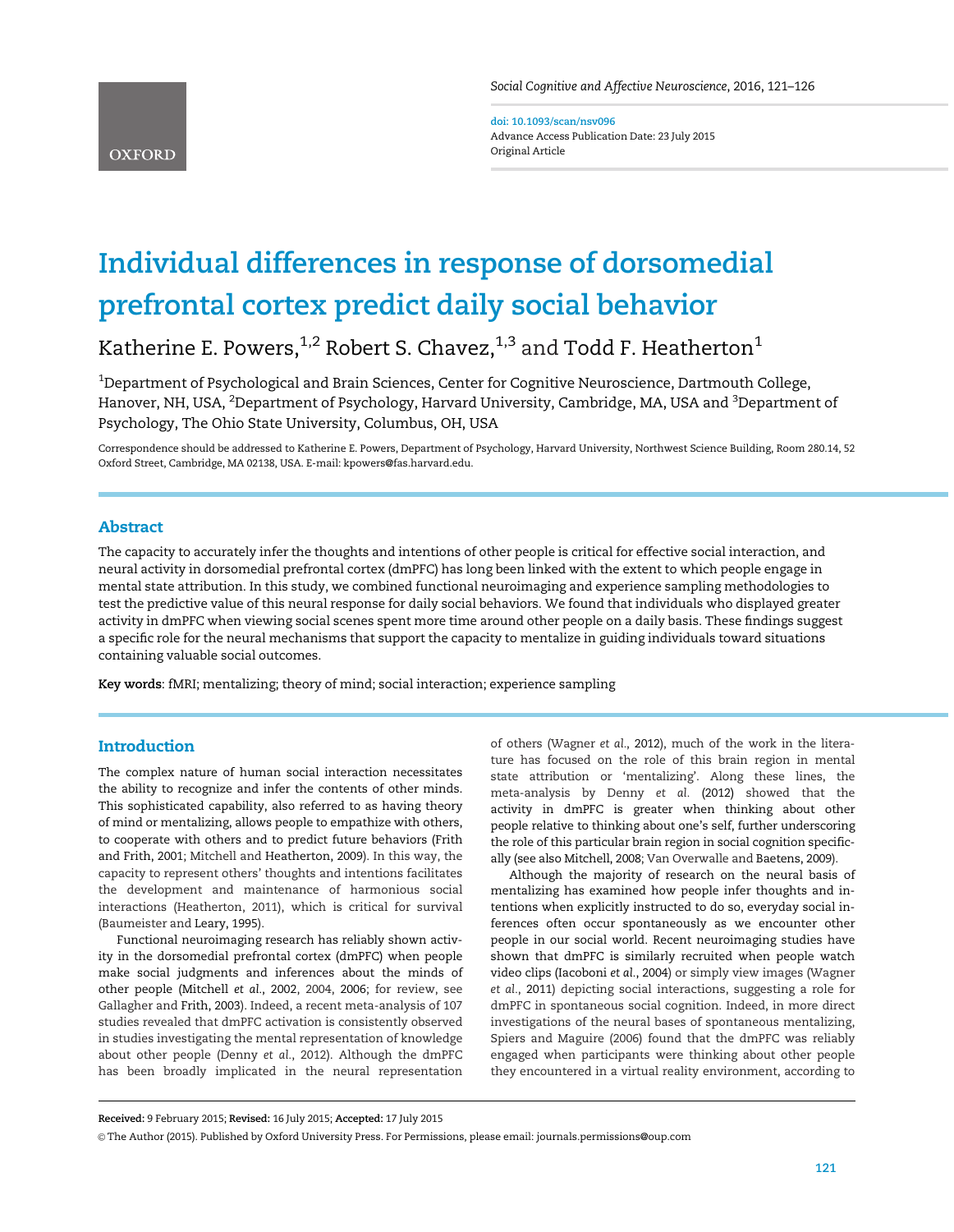retrospective reports. Other studies directly comparing dmPFC activity during spontaneous (e.g. 'read this statement') and intentional (e.g. 'infer this person's trait') judgments found that both types of mentalizing judgments produce robust activity in dmPFC and, critically, that the dmPFC response evoked by spontaneous inferences closely parallels that evoked by explicit inferences in both magnitude (Ma et al., 2010) and neural timing as measured by event-related potentials ([Van Duynslaeger](#page-6-0) et al., [2007\)](#page-6-0). Taken together, this work supports the proposition that spontaneous and explicit mentalizing processes are subserved by a common neural network centered on the dmPFC (Van [Overwalle and Vandekerchkhove, 2013](#page-6-0)). By showing that dmPFC activity is associated with spontaneous social cognition, these findings suggest that this neural response may reflect an attempt to understand the minds and intentions of others.

From an evolutionary perspective, the capacity to mentalize allows people to understand that they are the targets of social evaluation and to adaptively react when social bonds are threatened [\(Heatherton, 2011](#page-5-0)). Consistent with this interpretation, we recently provided evidence that experiencing threats to social relationships modulates neural activity in dmPFC [\(Powers](#page-6-0) et al.[, 2013\)](#page-6-0). Specifically, we found that dmPFC subsequently exhibits more activity when viewed positive compared with negative social cues, suggesting that social exclusion motivates people to mentalize about the positive aspects of their social worlds, which may ultimately be important for re-establishing social connections. Other studies have found that dmPFC activity tracks cues of social status ([Muscatell](#page-6-0) et al., 2012) and is associated with changes in self-esteem following social evaluation [\(Eisenberger](#page-5-0) et al.[, 2011](#page-5-0)) thought to underlie the sociometer aspect of self-esteem (Leary et al.[, 1995](#page-5-0)). This work collectively demonstrates that dmPFC activity is influenced by momentary assessments of social relationship status and reflects differential motivations for future social interactions. Taken together, these findings point to a critical role of the dmPFC in underlying cognitive processes aimed at forming social connections.

However, the extent to which this neural response in dmPFC directly contributes to real-world behavioral tendencies to seek out social contact and forge social bonds has not been empirically tested. A number of recent studies have demonstrated the clear utility of functional magnetic resonance imaging (fMRI) in predicting real-world outcomes, such as reductions in smoking (Falk et al.[, 2011\)](#page-5-0), consumer choices (Levy et al.[, 2011\)](#page-5-0) and monetary donations (Ma [et al.](#page-6-0), [2011\)](#page-6-0). This growing trend to establish links between neural markers and meaningful behavioral outcomes occurring outside of experimental sessions has important implications for understanding complex behaviors in everyday situations that are distinct from those that can be achieved through traditional laboratory tasks and self-report measures ([Berkman a](#page-5-0)nd [Falk, 2013\)](#page-5-0). In particular, experience sampling methods afford the opportunity to capture especially rich behavioral profiles of individuals over extended periods of time (e.g. weeks), and researchers have successfully paired this technology with fMRI to uncover unique, ecologically valid brain–behavior relationships [\(Berkman](#page-5-0) et al.[, 2011;](#page-5-0) [Lopez](#page-6-0) et al., [2014\)](#page-6-0)

In this study, we employed a similar approach integrating fMRI and experience sampling methods to explicitly test the predictive value of dmPFC activity for affiliative social behaviors. Specifically, we tested the hypothesis that the degree to which individuals recruited this brain region when considering other people would predict the degree to which they spent time with other people on a daily basis.

## Materials and methods

#### Participants

Forty Dartmouth College undergraduates were recruited for this study. Six participants were dropped from the final analyses due to poor task compliance during the scanning session (64% response rate,  $n = 1$ ) or the weeklong experience sampling period (37% response rate,  $n = 2$ ); inability to participate in the experience sampling portion of the experiment due to smartphone compatibility issues ( $n = 1$ ) or poor fMRI signal quality as indicated by signal to noise ratio ( $n = 2$ ). Examination of individual neural responses in dmPFC sensitive to social scenes (see 'fMRI parameters and analysis' for specific contrast description) revealed the presence of one statistical outlier (defined as  $\pm$ 2 s.d. from the mean), so data from this participant was also discarded. This resulted in a final sample of 33 participants (23 female, age range 18–21 years). All participants were right handed, native English speakers and had normal or correctedto-normal visual acuity. They were paid for their participation and gave informed consent in accordance with the guidelines set by the Committee for the Protection of Human Subjects at Dartmouth College.

#### Experimental design and procedure

The study consisted of one initial fMRI scanning session followed by a 1 week period of experience sampling of participants' daily social behaviors.

fMRI session. Upon arrival for the fMRI scanning session, participants were told that this study was investigating the influence of ecological perception on environmental situations and behavior. Participants then underwent fMRI scanning while viewing a series of pictures selected from the International Affective Picture System [\(Lang](#page-5-0) et al., [2008\)](#page-5-0) and categorizing each as an indoor or outdoor scene, a task chosen for its consistency with the experimental cover story and to ensure that participants were alert and attending to the stimuli. Critically, pictures varied on the dimension of sociality, in that they either contained people (i.e. social scenes) or did not (i.e. non-social scenes; images depicting food, landscapes and common objects). A total of 180 pictures were presented for 2.5 s each. The order of the pictures was pseudo-randomized and counterbalanced across participants. In order to accurately estimate the hemodynamic response function, pictures were intermixed with passive fixation trials of variable duration (0–10 s).

Following fMRI scanning, participants generated an estimate of the size of their social network. Specifically, participants were asked to list the number of individuals they regularly spoke to (i.e. at least once every 2 weeks) either in person, on the phone, online or via text [\(Brissette et al., 2000\)](#page-5-0).

Experience sampling session. Following the fMRI scanning session, the experimenter set up participants' smart phones for the subsequent weeklong experience sampling portion of the experiment and provided participants with detailed instructions on accessing and completing the surveys. The experience sampling protocol was administered via participants' smart phones using SurveySignal ([http://www.surveysignal.com\)](http://www.surveysignal.com). Participants were signaled seven times per day for seven consecutive days, beginning the day after the fMRI session. Within each day, signals were distributed across a 14 h time period (9 am to 11 pm), with each signal scheduled to occur randomly within consecu-tive 2h blocks [\(Hektner](#page-5-0) et al.[, 2007;](#page-5-0) Lopez et al.[, 2014\)](#page-6-0).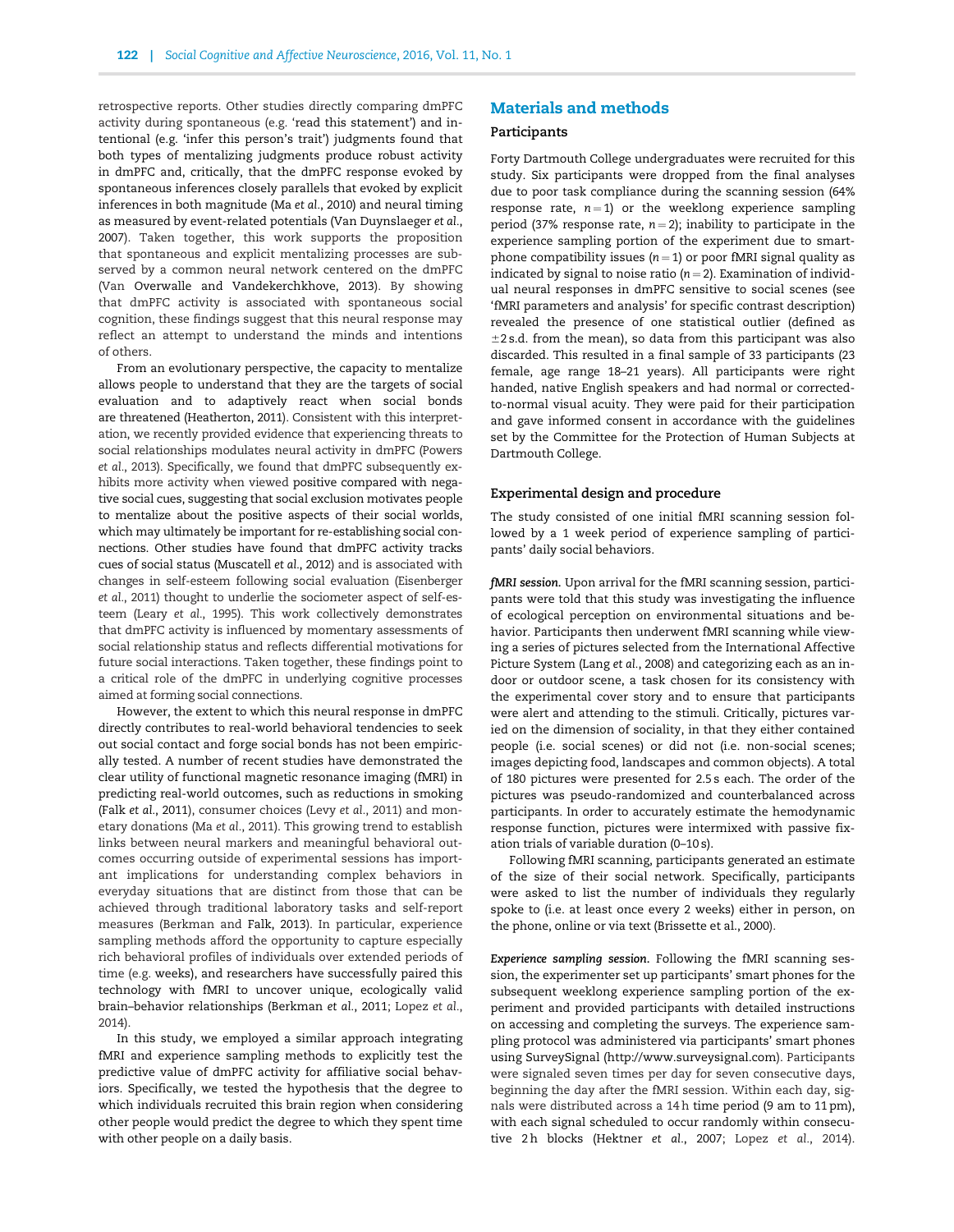A restriction was set so that any two signals could not occur within 30 min of each other. If participants did not respond within 10 min, a reminder would be sent for that particular signal. If the signal went unanswered for 30 min, the response was logged as missing.

Responses to all answered signals were averaged across the week-long period and an average score for each of the following questions assessing frequency of social engagement was computed for each participant: 'Are other people around you?' (yes/ no) and 'Are you interacting with other people?' (yes/no). These questions were part of a larger study examining everyday emotional and self-evaluative experiences and to maintain focus on daily interpersonal social behavior; responses to the other questions administered are not reported here.

#### fMRI parameters and analysis

Structural and functional imaging was conducted at Dartmouth College on a Philips Intera Achieva 3T scanner using a 32 channel phased array coil. Structural images were acquired using a T1-weighted MP-RAGE protocol (160 sagittal slices, Repetition Time (TR)=9.9 ms, Echo Time (TE)=4.6 ms, 8 $^{\circ}$  flip angle,  $1 \times 1 \times 1$  mm voxels). Functional images were acquired in an event-related design using a T2\*-weighted echo-planar sequence (TR=2500 ms, TE=35 ms, 90 $^{\circ}$  flip angle, field of  $view = 24$  cm). Data were collected in 2 functional runs (36 axial slices per volume, 3 mm thick, 0.5 mm gap,  $3 \times 3$  mm in-plane resolution), each consisting of 140 whole-brain volumes. An Epson ELP-7000 LCD projector was used to project stimuli onto a screen at the end of the magnet bore that participants viewed via an angled mirror mounted on the head coil.

Neuroimaging data were preprocessed and analyzed using SPM8. First, functional data were preprocessed using a standard routine that corrected for differences in slice acquisition time, realigned data within and across functional runs to correct for head movement and unwarped to reduce residual movementrelated image distortions not corrected by realignment. Functional data were then normalized into standard space (3 mm isotropic voxels) based on the SPM8 EPI template that conforms to the ICBM 152 brain template. Finally, normalized data were spatially smoothed using a 6 mm full-width-at-halfmaximum Gaussian kernel.

To isolate neural responses specific to social scenes, a general linear model incorporating task effects and covariates of noninterest was specified for each participant. Each regressor was convolved with a canonical hemodynamic response function and used to generate contrast images (weighted parameter estimates) for each participant comparing neural responses to social scenes with neural responses to non-social scenes. These contrast images were then entered into a second-level random effects analysis (False Discovery Rate (FDR) corrected,  $p < 0.05$ ,  $k > 25$ ).

Given our prespecified hypothesis involving dmPFC, our primary analysis interrogated regional hemodynamic responses specifically within the region of dmPFC identified from this contrast. To do this, a region-of-interest (ROI) analysis was performed on parameter estimates  $(\beta)$  extracted by centering a 6 mm sphere on the voxels of peak dmPFC activation identified by the social > non-social contrast described above (MNI coordinates 9, 54, 18). We note the close spatial similarity of this particular location with results from prior work implicating dmPFC in spontaneous mentalizing [\(Wagner](#page-6-0) et al., 2011; [Powers](#page-6-0) et al., [2013\)](#page-6-0). These parameter estimates were submitted to offline correlations testing the relationship with daily assessments of social behavior obtained via experience sampling. To test the specificity of this relationship, we also examined correlations of activity within other brain regions demonstrating sensitivity to social scenes by extracting parameter estimates from 6 mm spherical ROIs centered on the peak voxels of the other clusters that emerged from the  $social>non-social$  contrast. Importantly, as all ROIs were defined based on task-sensitive regions demonstrating a preference for social scenes, the correlations with daily assessments of social behavior obtained via experience sampling are independent of the ROI selection criteria.

#### Results

#### Brain regions sensitive to social scenes

A whole-brain analysis comparing regions that displayed a greater response for social scenes compared with non-social scenes for all participants revealed a system of brain regions sensitive to social information, including the medial prefrontal cortex, posterior cingulate/precuneus extending to the medial occipital gyrus and temporal poles ([Figure 1](#page-4-0)A and [Table 1\)](#page-4-0). Activity in these particular regions has been consistently and robustly observed when participants view social scenes [\(Iacoboni](#page-5-0) et al., 2004; [Wagner](#page-6-0) et al., 2011; [Powers](#page-6-0) et al., 2013).

#### Experience sampling descriptives

Overall, compliance was high as participants responded to 75.9% of the signals sent over the 7 day experience sampling period. On average, participants reported being around other people  $67.5%$  of the time  $(s.d. = 9.1%,$  range  $41.5-88.4%$  and interacting with people 44.6% of the time  $(s.d. = 10.6\%$ , range 23.3–68.8%). These two measures were significantly correlated  $(r = 0.45, p = 0.009).$ 

#### Predicting daily social behavior

As predicted, activity in dmPFC in response to viewing social scenes correlated positively with social behavior, such that individuals who displayed greater activity in this region when viewing social scenes reported spending more time around other people on a daily basis,  $r(33) = 0.43$ ,  $p = 0.012$ , 95% confidence interval (10 000 bootstrap samples) =  $[.16-.64]$  ([Figure 1](#page-4-0)B). Although dmPFC activity did not significantly predict reports of social interaction, the same positive relationship between the two variables was observed  $(r = 0.11, p = 0.56)$ .

To further clarify the observed significant relationship between dmPFC activity and time spent around other people, we performed a few additional analyses. First, to argue that dmPFC occupies a central role in determining the degree to which individuals spend time with other people, this relationship should show specificity to dmPFC at the exclusion of other brain regions sensitive to social scenes. Indeed, additional ROI analyses confirmed that no other regions that emerged from the contrast identifying brain regions sensitive to social scenes in this study demonstrated a significant correlation with time spent around other people (all  $ps > 0.23$ ).

We also tested whether the observed relationship between dmPFC and daily social behavior could be explained by the size of an individual's social network. Estimates of the size of each participant's social network were marginally correlated with time spent around other people ( $r = 0.33$ ,  $p = 0.06$ ), providing confirmation that participants with large social networks do indeed tend to spend more time around other people on a daily basis. However, there was no relationship between the size of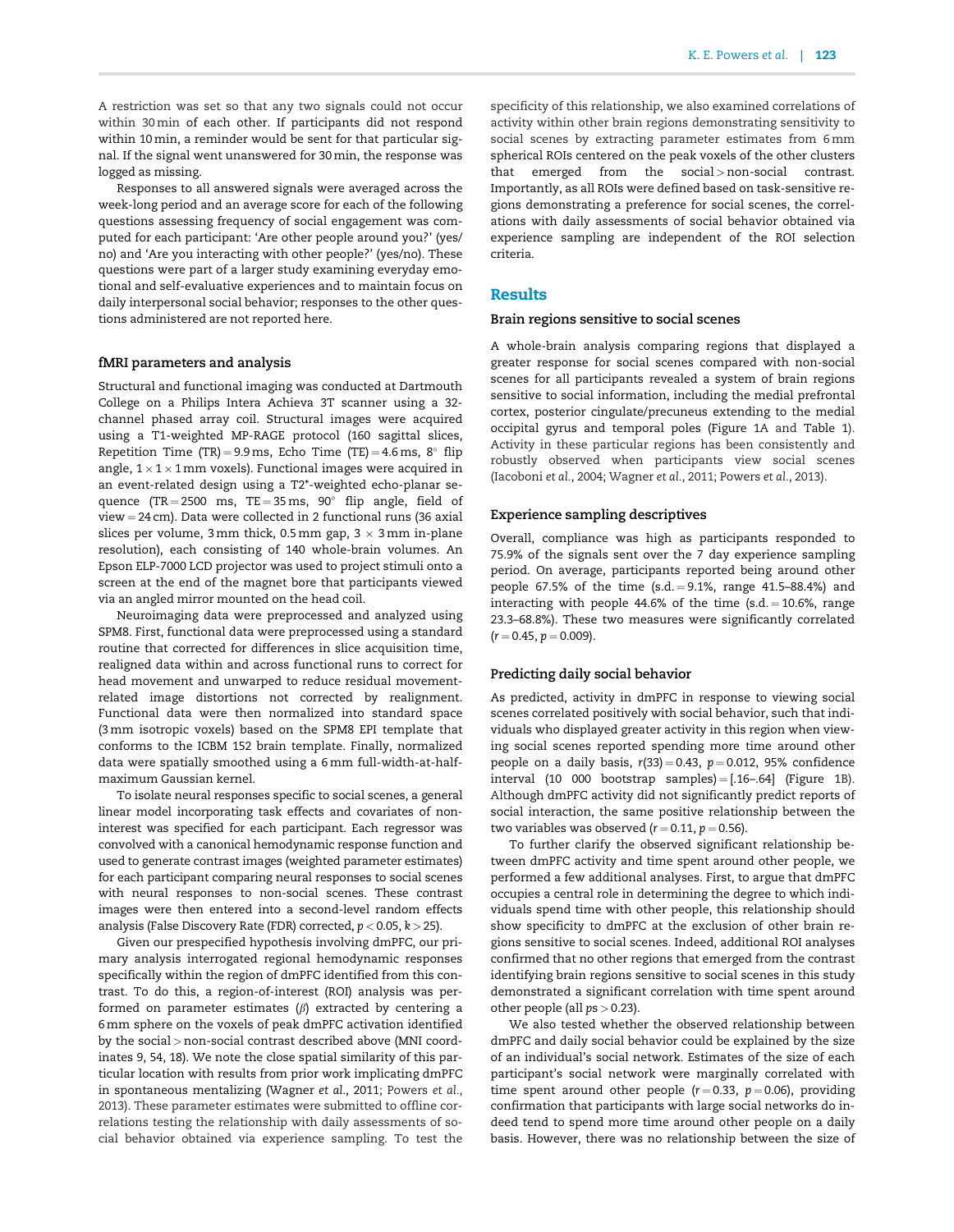<span id="page-4-0"></span>

Fig. 1. (A) Results from a whole-brain, random-effects analysis of all participants contrasting social scenes to non-social scenes (FDR corrected, p < 0.05). Statistical maps of right medial hemisphere and right lateral hemisphere are overlaid onto inflated cortical renderings. Results reveal a network of regions, including the dorsomedial prefrontal cortex, that have been shown to consistently and reliably respond when participants view social scenes. (B) Results of a correlational analysis revealing that dmPFC response to social scenes significantly predicts the amount of time spent with other people, indexed via experience sampling ( $r = 0.43$ ,  $p = 0.012$ ). The shaded area represents 95% confidence interval.

|  |                                                 | Table 1. Results of a whole-brain contrast identifying brain regions |  |
|--|-------------------------------------------------|----------------------------------------------------------------------|--|
|  | sensitive to social scenes vs non-social scenes |                                                                      |  |

| Region                 | Coordinates | t-value  |       |       |
|------------------------|-------------|----------|-------|-------|
|                        | x           | γ        | Z     |       |
| dmPFC                  | 9           | 54       | 18    | 5.11  |
| Temporal pole          | $-66$       | $-3$     | $-24$ | 4.70  |
| Orbitofrontal cortex   | 3           | 51       | $-21$ | 4.83  |
| Middle occipital gyrus | 51          | $-72$    | 3     | 14.01 |
| Middle occipital gyrus | $-51$       | $-78$    | 9     | 11.54 |
| Middle frontal gyrus   | 45          | $\Omega$ | 45    | 5.39  |
| Middle frontal gyrus   | $-33$       | $-6$     | 45    | 4.67  |
| Inferior frontal gyrus | 45          | 24       | 15    | 4.42  |
| Cerebellum             | $-3$        | $-78$    | $-27$ | 5.88  |

Notes: Coordinates are reported in Montreal Neurological Institute stereotaxic space. FDR corrected,  $p < 0.05$ ,  $k > 25$ .

social network and dmPFC activity ( $r = 0.03$ ,  $p = 0.86$ ), suggesting that the size of social network does not account for the brain– behavior relationship we report here.

## **Discussion**

As social beings, humans have an intrinsic motivation to affiliate and bond with one another ([Bowlby, 1969; Baumeister and](#page-5-0) [Leary, 1995\)](#page-5-0). In this study, we combined experience sampling and neuroimaging methodologies to examine whether there is a specific role for the neural mechanisms that support mentalizing in guiding individuals toward situations containing potentially valuable social outcomes.

Effective social behavior requires the ability to understand the intentions and thoughts of those in our surrounding social worlds. The involvement of dmPFC in tasks that explicitly require mentalizing about social knowledge has been well established ([Gallagher and Frith, 2003](#page-5-0); [Mitchell](#page-6-0) et al., [2002,](#page-6-0) [2004](#page-6-0), [2005](#page-6-0), [2006;](#page-6-0) [Gobbini](#page-5-0) et al., [2007](#page-5-0); [Spreng](#page-6-0) et al., [2009\)](#page-6-0), and recent work has provided converging empirical support for the conclusion that simply encountering social information similarly recruits dmPFC in order to spontaneously extract person knowledge and make sense of the minds of others [\(Spiers and Maguire, 2006](#page-6-0); Ma [et al.](#page-6-0), [2011; Wagner](#page-6-0) et al., 2011; [Van Overwalle and](#page-6-0) [Vandekerckhove, 2013\)](#page-6-0). Here, we extend the functional role of this brain region by demonstrating that individual differences in the reflexive engagement of this brain region when viewing social information reliably predict time spent in social situations. That is, the magnitude of the response in dmPFC when considering other people determined the degree to which these individuals sought out social contact on a daily basis. Critically, this predictive relationship was uniquely specific to dmPFC; that is, no other brain regions that demonstrated sensitivity to social scenes exhibited a significant relationship with daily social behavior. As increased attempts to accurately understand what other people are thinking and feeling could facilitate attempts at social reconnection ([Heatherton, 2011](#page-5-0)), the ability to use these inferences to inform the implementation of goaldirected behavior may be particularly critical when social relationships have been threatened. Consistent with this perspective, our prior work [\(Powers](#page-6-0) et al., 2013) shows recruitment of dmPFC in response to motivationally relevant social cues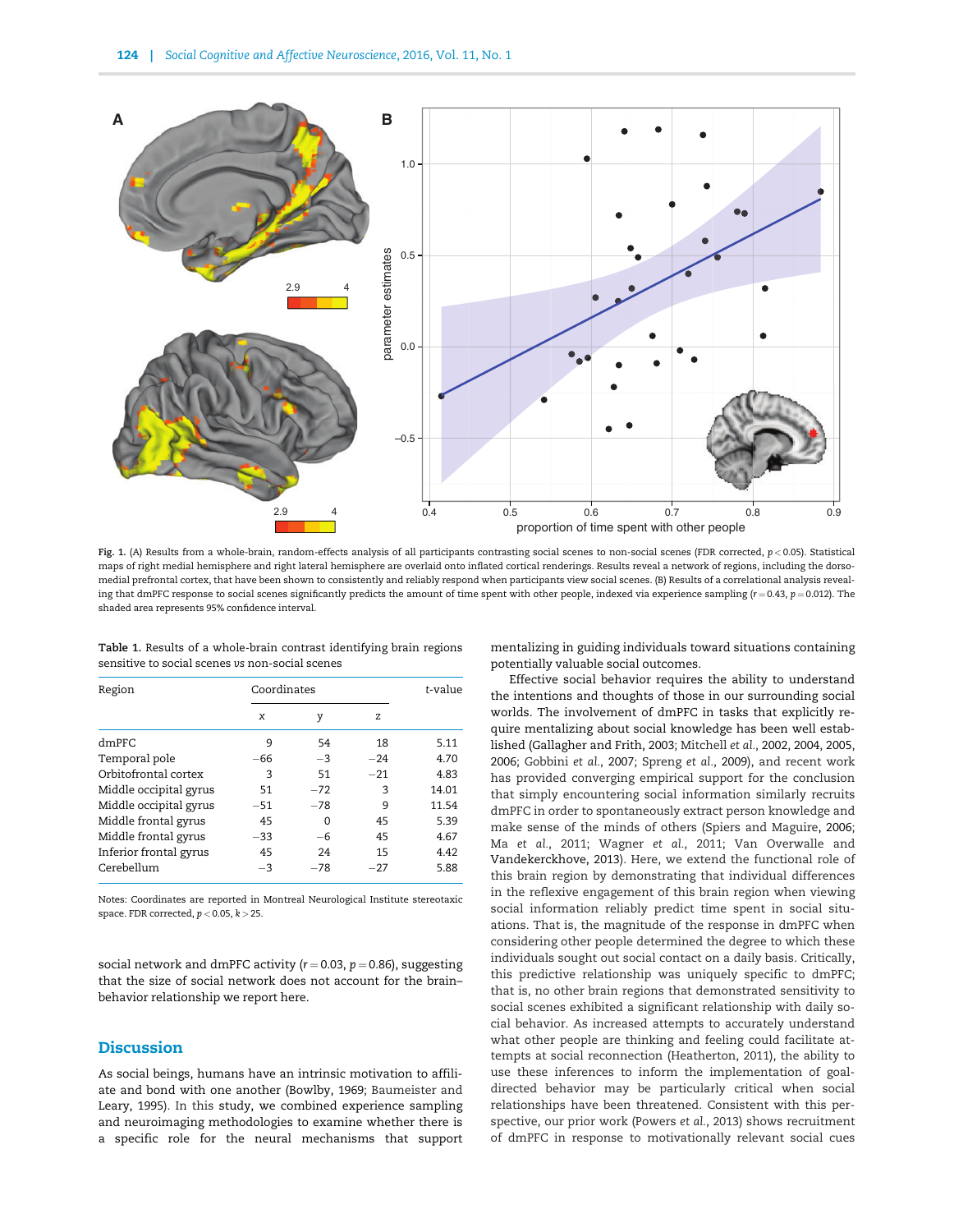<span id="page-5-0"></span>following social exclusion, suggesting that these individuals are drawing on this neural mechanism as they work to recover broken social ties.

These findings demonstrate the importance of individual differences in how people process and respond to social cues in their everyday lives. More broadly, these results contribute to a growing body of research linking dmPFC activity with real-world social outcomes. Heightened dmPFC responsivity has also been shown to predict altruistic behavior [\(Waytz](#page-6-0) et al., 2012), accuracy in empathic inferences (Zaki et al.[, 2009](#page-6-0)), decisions to pursue romantic relationships (Cooper et al., 2012) and written gestures of empathic concern ([Masten](#page-6-0) et al., 2011). More recently, [Spunt](#page-6-0) et al. [\(2015\)](#page-6-0) identified a relationship between activity in dmPFC at rest to higher reported levels of social expertise, suggesting that baseline functioning of this brain region contributes to the ability to navigate daily social life. Taken together with this study, these findings collectively highlight the specific functional role of this brain region in understanding complex social situations and responding in flexible and adaptive ways.

Although the relationship between dmPFC activity and reports of social interaction did not reach significance, the behavior indexed by this question nevertheless showed a consistent relationship with dmPFC response. It is noteworthy that, on average, participants reported low to moderate levels of social interaction. Thus, it is possible that the failure to capture high levels of social interaction dampened the strength of this particular effect. It is also possible that the phrasing of this question produced confusing results in this sample of participants. A clear direction for future research is to examine the specifics of social dynamics (e.g. precise nature of social interaction) as well as the influence of key personality variables (e.g. extraversion/introversion) on the findings we report here.

Although our interpretation of dmPFC activity as an index of social cognition is rooted in an extensive literature bridging explicit and implicit mentalizing tasks, we note that dmPFC activity has been linked with a number of cognitive processes other than inferring the mental states of other people (for review, see [Mitchell, 2009](#page-6-0)). In addition to carefully constraining task design, future work may benefit from including measures used in prior studies to successfully capture the cognitive processes related to spontaneous mentalizing to strengthen inferences regarding dmPFC function. Examples of such measures include retrospective reports [\(Spiers and Maguire, 2006\)](#page-6-0) and individual assessments of trait empathizing [\(Wagner](#page-6-0) et al., [2011\)](#page-6-0).

Our ability to forge and maintain social bonds is a fundamental aspect of the human experience. In this study, we showed that individual differences in the reflexive engagement of dmPFC possess predictive value for subsequent social behavior. From an evolutionary perspective, the sensitivity of this neural system to social needs is adaptively beneficial, as it enables individuals to effectively navigate complex social environments and maximizes power to predict socially profitable outcomes.

## Acknowledgments

We thank Courtney Rogers for help with participant recruitment and data collection and Dylan Wagner for advice on data analysis. This work was supported by a grant from the National Institute of Mental Health (R01MH059282).

Conflict of interest. None declared.

### **References**

- Baumeister, R.F., Leary, M.R. (1995). The need to belong: desire for interpersonal attachments as a fundamental human motivation. Psychological Bulletin, 117(3), 497–529.
- Berkman, E.T., Falk, E.B. (2013). Beyond brain mapping using neural measures to predict real-world outcomes. Current Directions in Psychological Science, 22(1), 45–50.
- Berkman, E.T., Falk, E.B., Lieberman, M.D. (2011). In the trenches of real-world self-control: neural correlates of breaking the link between craving and smoking. Psychological Science, 22, 498–506.
- Bowlby, J. (1969). Attachment and Loss, Vol. 1, New York: Basic Books.
- Brissette, I., Cohen, S., Seeman, T.E. (2000). Measuring social integration and social networks. In: Cohen, S., Underwood, L., Gottlieb, B., editors. Social Support Measurement and Intervention: A Guide for Health and Social Scientists. New York: Oxford University Press, 53–85.
- Cooper, J.C., Dunne, S., Furey, T., O'Doherty, J.P. (2012). Dorsomedial prefrontal cortex mediates rapid evaluations predicting the outcome of romantic interactions. The Journal of Neuroscience, 32(45), 15647–56.
- Denny, B.T., Kober, H., Wager, T.D., Ochsner, K.N. (2012). A metaanalysis of functional neuroimaging studies of self- and other judgments reveals a spatial gradient for mentalizing in medial prefrontal cortex. Journal of Cognitive Neuroscience, 24(8), 1742–52.
- Eisenberger, N.I., Inagaki, T.K., Muscatell, K.A., Haltom, K.E.B., Leary, M.R. (2011). The neural sociometer: brain mechanisms underlying state self-esteem. Journal of Cognitive Neuroscience, 23(11), 3448–55.
- Falk, E.B., Berkman, E.T., Whalen, D., Lieberman, M.D. (2011). Neural activity during health messaging predicts reductions in smoking above and beyond self-report. Health Psychology, 30, 177–85.
- Frith, U., Frith, C.D. (2001). The biological basis of social interaction. Current Directions in Psychological Science, 10(5), 151–5.
- Gallagher, H.L., Frith, C.D. (2003). Functional imaging of 'theory of mind'. Trends in Cognitive Sciences, 7(2), 77–83.
- Gobbini, M.I., Koralek, A.C., Bryan, R.E., Montgomery, K.J., Haxby, J.V. (2007). Two takes on the social brain: a comparison of theory of mind tasks. Journal of Cognitive Neuroscience, 19(11), 1803–14.
- Heatherton, T.F. (2011). Neuroscience of self and self-regulation. Annual Review of Psychology, 62, 363–90.
- Hektner, J.M., Schmidt, J.A., Csikszentmihalyi, M., editors. (2007). Experience Sampling Method: Measuring the Quality of Everyday Life. Thousand Oaks, CA: Sage Publications.
- Iacoboni, M., Lieberman, M.D., Knowlton, B.J., et al. (2004). Watching social interactions produces dorsomedial prefrontal and medial parietal BOLD fMRI signal increases compared to a resting baseline. NeuroImage, 21(3), 1167–73.
- Lang, P.J., Bradley, M.M., Cuthbert, B.N. (2008). International affective picture system (IAPS): instruction manual and affective ratings. Technical Report. The Center for Research in Psychophysiology, University of Florida.
- Leary, M.R., Tambor, E.S., Terdal, S.K., Downs, D.L. (1995). Selfesteem as an interpersonal monitor: the sociometer hypothesis. Journal of Personality and Social Psychology, 68(3), 518–30.
- Levy, I., Lazzaro, S.C., Rutledge, R.B., Glimcher, P.W. (2011). Choice from non-choice: predicting consumer preferences